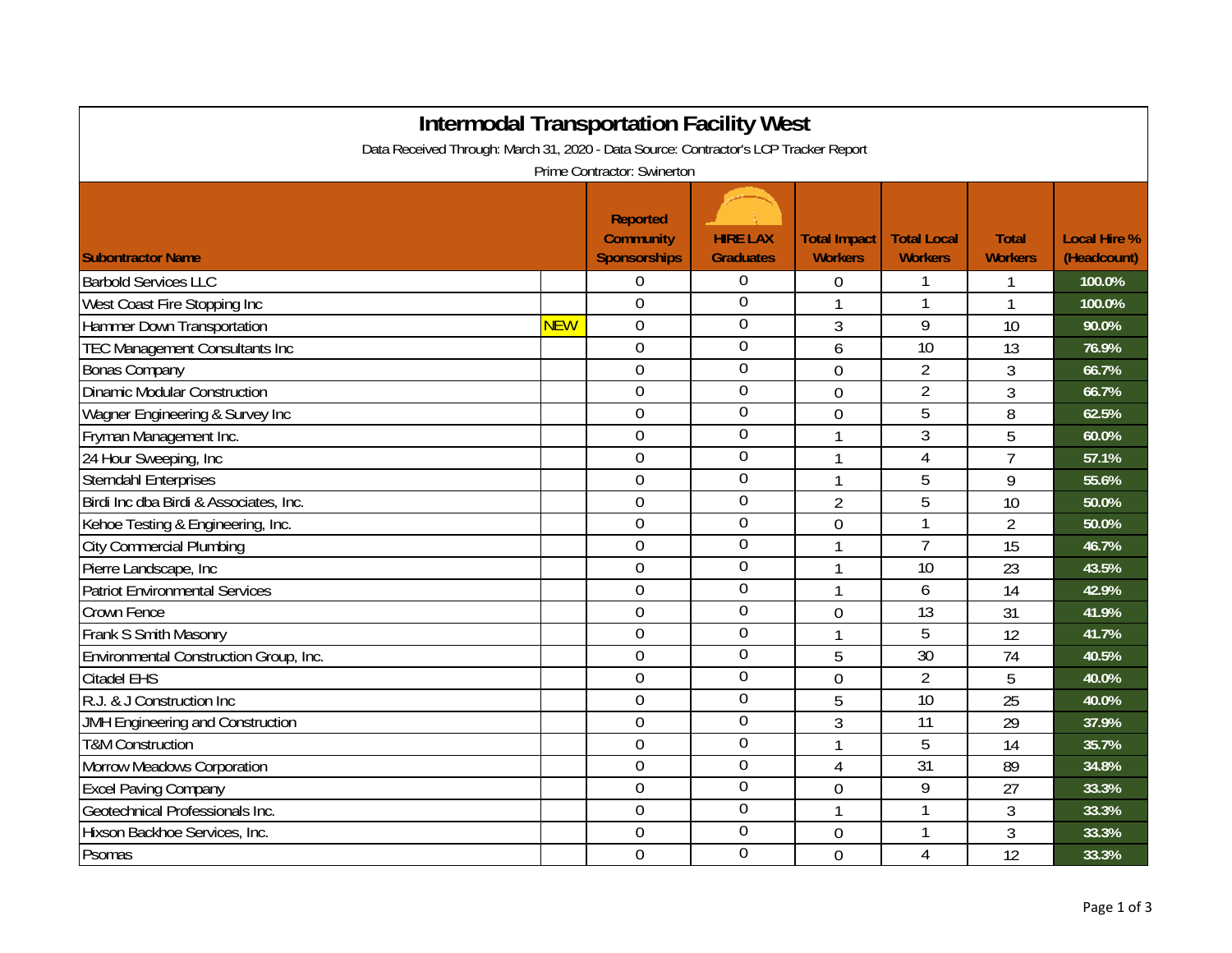| <b>Intermodal Transportation Facility West</b><br>Data Received Through: March 31, 2020 - Data Source: Contractor's LCP Tracker Report<br>Prime Contractor: Swinerton |            |                  |                  |                |                  |                |       |  |
|-----------------------------------------------------------------------------------------------------------------------------------------------------------------------|------------|------------------|------------------|----------------|------------------|----------------|-------|--|
|                                                                                                                                                                       |            |                  |                  |                |                  |                |       |  |
| Southern California Grading Inc                                                                                                                                       |            | $\overline{0}$   | 0                | 2              | 11               | 33             | 33.3% |  |
| <b>Taft Electric Company</b>                                                                                                                                          |            | $\boldsymbol{0}$ | $\boldsymbol{0}$ | 5              | 22               | 67             | 32.8% |  |
| Sign Industries, Inc.                                                                                                                                                 |            | $\boldsymbol{0}$ | $\overline{0}$   | $\overline{0}$ | $\overline{2}$   | $\overline{7}$ | 28.6% |  |
| Swinerton Builders                                                                                                                                                    |            | 3                | $\overline{3}$   | 8              | $\overline{38}$  | 137            | 27.7% |  |
| <b>Hubcity Trucking LLC</b>                                                                                                                                           |            | $\overline{0}$   | $\overline{0}$   | $\overline{0}$ | $\mathbf{1}$     | $\overline{4}$ | 25.0% |  |
| Pacific Steel Group                                                                                                                                                   |            | $\boldsymbol{0}$ | $\mathbf 0$      | 3              | 27               | 109            | 24.8% |  |
| The JV Land Clearing                                                                                                                                                  |            | $\mathbf 0$      | $\boldsymbol{0}$ | $\overline{0}$ | $\mathfrak{Z}$   | 13             | 23.1% |  |
| <b>Bali Construction</b>                                                                                                                                              |            | $\overline{0}$   | $\overline{0}$   | $\mathbf 0$    | 12               | 54             | 22.2% |  |
| Connor Concrete Cutting & Coring                                                                                                                                      |            | $\boldsymbol{0}$ | $\boldsymbol{0}$ | $\mathbf{1}$   | $\overline{2}$   | 9              | 22.2% |  |
| Moran Consulting Corporation                                                                                                                                          |            | $\boldsymbol{0}$ | $\mathbf 0$      | $\overline{0}$ | $\overline{2}$   | 9              | 22.2% |  |
| All American Asphalt                                                                                                                                                  |            | $\overline{0}$   | $\boldsymbol{0}$ | $\mathbf{1}$   | $\overline{4}$   | 19             | 21.1% |  |
| Murray Company                                                                                                                                                        |            | $\overline{0}$   | $\boldsymbol{0}$ | 1              | 15               | 73             | 20.5% |  |
| <b>CMZ</b> Excavation Inc                                                                                                                                             | <b>NEW</b> | $\overline{0}$   | $\boldsymbol{0}$ | $\overline{0}$ | $\mathbf{1}$     | 5              | 20.0% |  |
| Gonsalves & Santucci Inc dba Conco Pumping                                                                                                                            |            | $\mathbf 0$      | $\boldsymbol{0}$ | 1              | 4                | 21             | 19.0% |  |
| Traffic Management, Inc.                                                                                                                                              |            | $\mathbf 0$      | $\mathbf 0$      | $\overline{0}$ | $\overline{4}$   | 21             | 19.0% |  |
| Mike Zarp, Inc.                                                                                                                                                       |            | $\mathbf 0$      | $\overline{0}$   | 1              | $\mathfrak{Z}$   | 16             | 18.8% |  |
| Best Contracting Services, Inc.                                                                                                                                       |            | $\mathbf 0$      | $\overline{0}$   | $\overline{0}$ | $\mathbf{1}$     | 6              | 16.7% |  |
| Marne Construction, Inc.                                                                                                                                              |            | $\mathbf 0$      | $\overline{0}$   | $\mathbf 0$    | $\overline{10}$  | 78             | 12.8% |  |
| <b>Maxim Crane Works</b>                                                                                                                                              |            | $\mathbf 0$      | $\mathbf 0$      | $\mathbf 0$    | $\mathbf{1}$     | 11             | 9.1%  |  |
| C Below Inc                                                                                                                                                           |            | $\overline{0}$   | $\boldsymbol{0}$ | $\mathbf{1}$   | $\mathbf{1}$     | 27             | 3.7%  |  |
| 2R Drilling, Inc.                                                                                                                                                     |            | $\overline{0}$   | $\overline{0}$   | $\overline{0}$ | $\overline{0}$   | $\overline{2}$ | 0.0%  |  |
| Accurate Line Locating, Inc.                                                                                                                                          |            | $\overline{0}$   | $\boldsymbol{0}$ | $\overline{0}$ | $\overline{0}$   | $\overline{2}$ | 0.0%  |  |
| Cardno, Inc.                                                                                                                                                          |            | $\overline{0}$   | $\mathbf 0$      | $\overline{0}$ | $\mathbf 0$      | $\mathbf{1}$   | 0.0%  |  |
| <b>Century Sweeping</b>                                                                                                                                               |            | $\overline{0}$   | $\overline{0}$   | $\overline{0}$ | $\overline{0}$   | $\mathbf{1}$   | 0.0%  |  |
| Harpers Backhoe Service Inc                                                                                                                                           |            | $\mathbf 0$      | $\overline{0}$   | $\overline{0}$ | $\boldsymbol{0}$ | $\overline{2}$ | 0.0%  |  |
| Koppl Pipeline Services                                                                                                                                               |            | $\mathbf 0$      | $\overline{0}$   | $\overline{0}$ | $\boldsymbol{0}$ | $\overline{2}$ | 0.0%  |  |
| Lonestar West Services LLC                                                                                                                                            |            | $\mathbf 0$      | $\boldsymbol{0}$ | $\overline{0}$ | $\boldsymbol{0}$ | $\overline{2}$ | 0.0%  |  |
| Martin Bros./Marcowall, Inc.                                                                                                                                          |            | $\mathbf 0$      | $\overline{0}$   | $\overline{0}$ | $\overline{0}$   | $\mathbf{1}$   | 0.0%  |  |